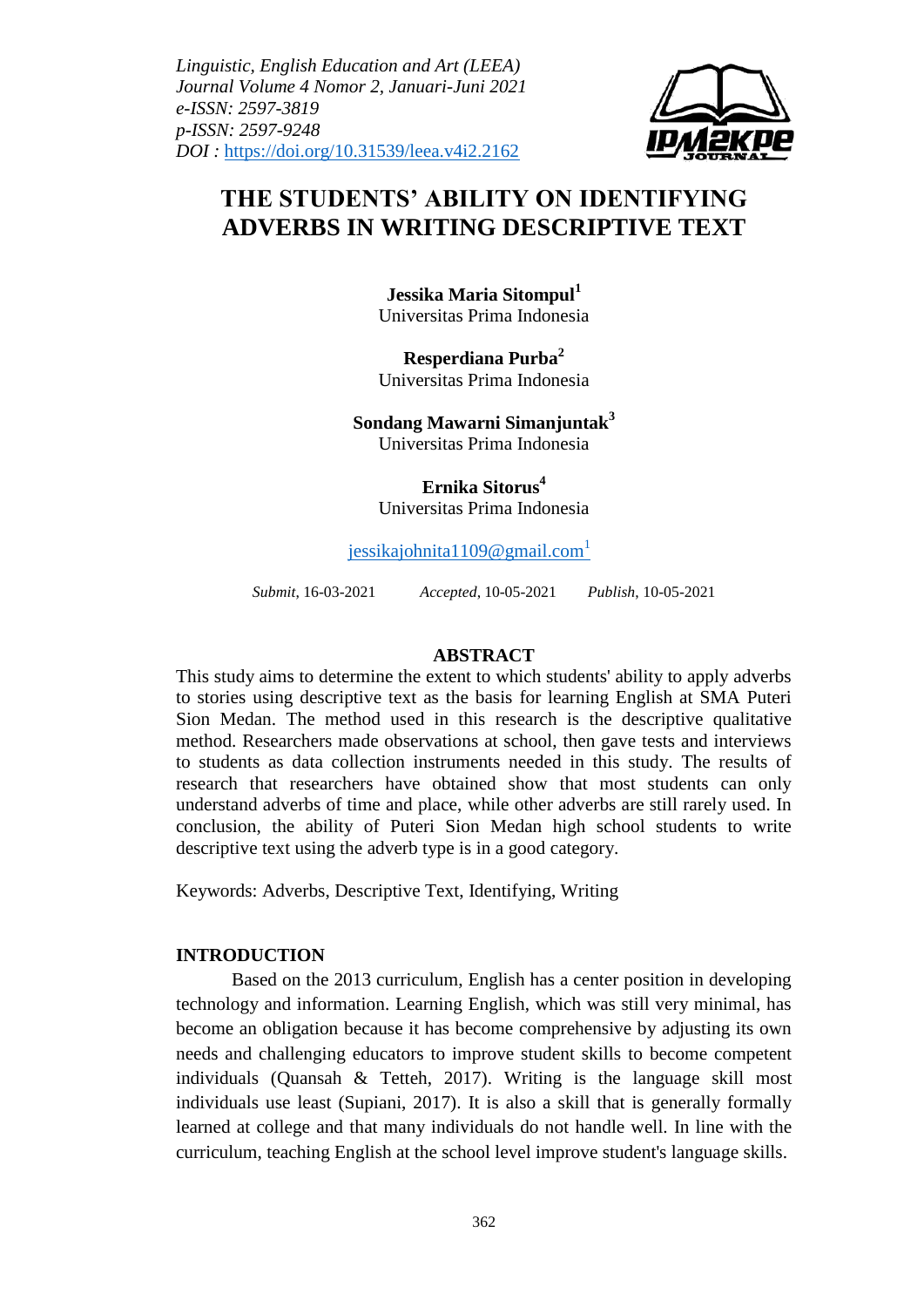Based on the 2013 curriculum, there are several teaching materials English that students must master. Four language skills must be possessed taught to junior high school students: reading, listening, speaking, and writing (Anggraini & Kusniarti, 2017). Writing is an excellent complement to other skills and activities as well can be usefully prepared for work

(Dewi et al., 2020).

Before doing the research last June, the researcher also followed the field observation (Praktik Kerja Lapangan/PKL) at SMA Puteri Sion Medan. One of the themes of learning was adverbs. As the impermanent educator around, the researcher saw that the students hard to group the adverbs into adverbs. As the impermanent teacher, the researcher also asked the students about their favorite text in English learning and the students answered it is descriptive text. From that point onward, the researcher takes this issue into an analyst. The students' fundamental problem at SMA Puteri Sion Medan is that they lack information about the topics they learned, especially adverbs.

There are likewise a few issues that researcher found from the students at SMA Puteri Sion Medan when learning adverbs as the learning subject were: the students didn't know sorts of adverbs, they lack information about adverbs, they hard to find the differences from each kind of adverbs, and also the students are still lacking in comprehending the descriptive text. Before doing the test to get the data for the research, the researcher also explains the kinds of adverbs. After being given a brief explanation, the students' ability increased slightly, especially about the Adverb of time and place. It shows from the result of the students' test. From the reasons above, the researcher wants to find out the students' ability to identify adverbs in writing descriptive text at the eleventh grade of SMA Puteri Sion Medan. The focus of this study was to analyze the students' ability to identify adverbs in writing descriptive texts and focus on the types of words that the students mastered.

### **LITERATURE REVIEW**

One of comprehension in English is Writing. Writing is the language skill most individuals use least (Supiani, 2017). It is also a skill that is generally formally learned at college and that many individuals do not handle well. Further, writing is regarded as the most challenging skill because the right grammar and the coherence of the sentence must be combined in writing (Wijaya, 2017). Writing skill is one of the English skills that are still difficult to master by students. There are a few angles that the aspects ought to figure out how to do decent writing. However, the students have to master the writing skill since this skill has consistently been viewed as a significant ability in English language learning (Syarofi et al., 2018).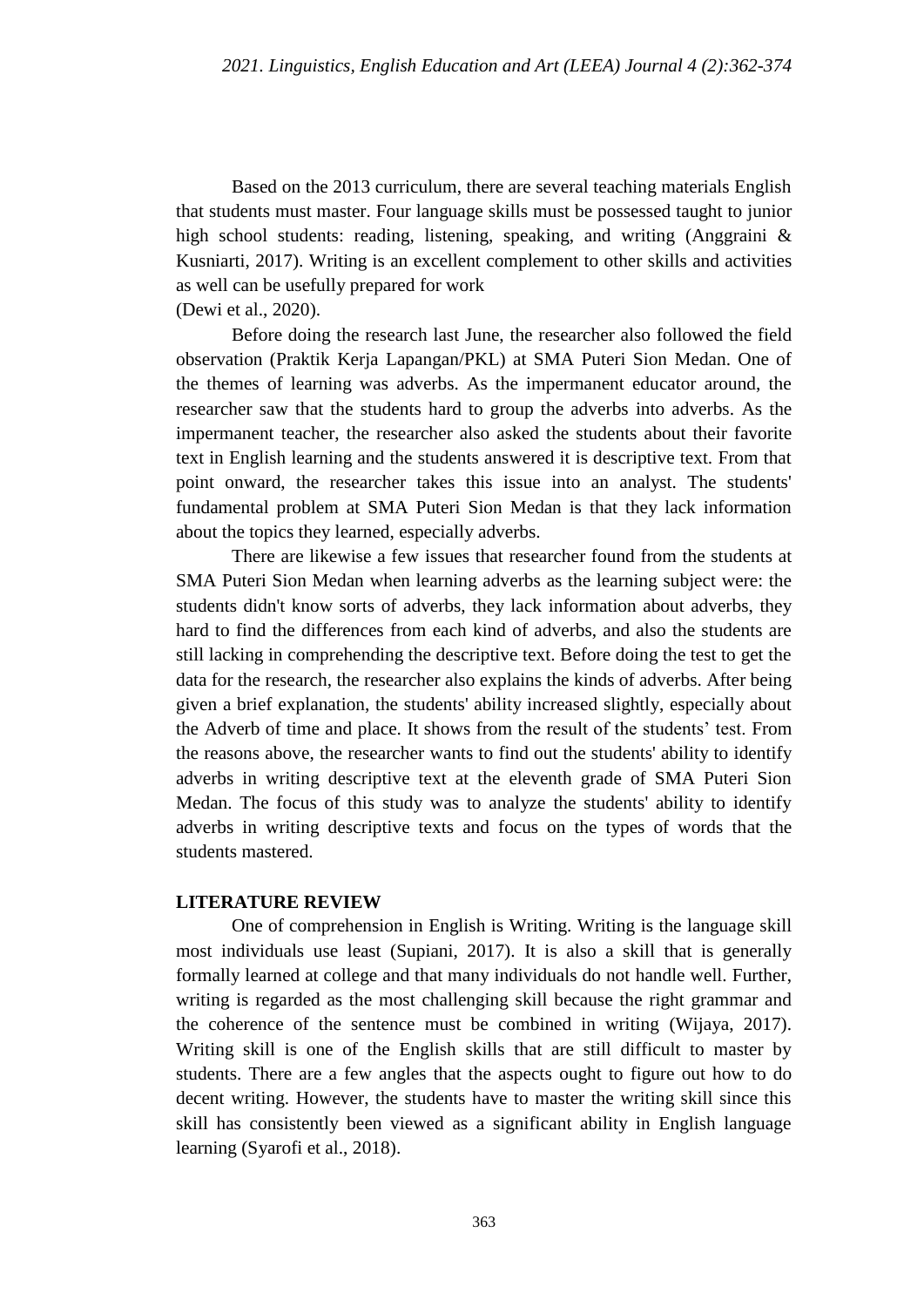Writing has an essential role in our life. In English, there are so many kinds of texts that we learned English. Descriptive text is one of the primary texts that we must master. In Indonesia's national curriculum, the descriptive text has been taught seen the junior high school. According to its word, the descriptive text has a role in describing things that can be described. According to Noprianto (2017), descriptive text is one of the text types requested to master by secondary schools in Indonesia. However, this type of text is the most difficult for students. Fitriani et al., (2019) reveal that the most challenging text is the descriptive text. Therefore, teachers should avoid a monotonous way of teaching writing. They should find out a good strategy in teaching writing to make students interest. The teacher should be able to promote successful learning content as a facilitator and maintain the class always enjoyable (Zainuddin, 2015).

Descriptive text is always in around us when we want to describe something or someone. Descriptive is also an English text to describe objects of living things that we describe either the appearance or texture (Halim et al., 2019). According to British course.com, the descriptive text says what a person or a thing is like. Its purpose is to describe and reveal a particular person, place, or something." From the definition above, descriptive text is a valuable text because it helps us show our opinions. To write a descriptive text, we need good grammatical. According to Ismayanti & Kholiq (2020), in this research, they state that the students showed that they have some difficulties in writing descriptive text. They are: 1) generic; 2) grammar; 3) spelling. The difficulties on the generic structure of descriptive text consist of describing an object in detail. The students have to organize their ideas into good paragraphs. The students have to make their writing readable.

In writing descriptive text, the students need to develop the ideas into one paragraph, organizing the ideas by identifying the topic and give descriptions about the subject. Students must write it in multiple issues such as content, organization, purpose, audience, vocabularies and mechanics such as punctuation, spelling, and capitalization (Siregar & Dongoran, 2020). The Adverb is one of the kinds of grammatical. An adverb refers to any element in a sentence used to modify a verb, adjective, another adverb, or even an entire clause. Liisa Berghal states that adverb functions as a modifier of constituents other than nouns are entirely usable for Mauwake. According to Quansah & Tetteh (2017), Adverbs are modified verbs, adjectives, and other adverbs. From that definition of the Adverb, the researcher concluded that adverbs are adverbs that show objects, adjectives, or adverbs. The Adverb is also an explanation in a sentence, and adverbs are also called adverbial words. Which are the means of adding or giving information to other words.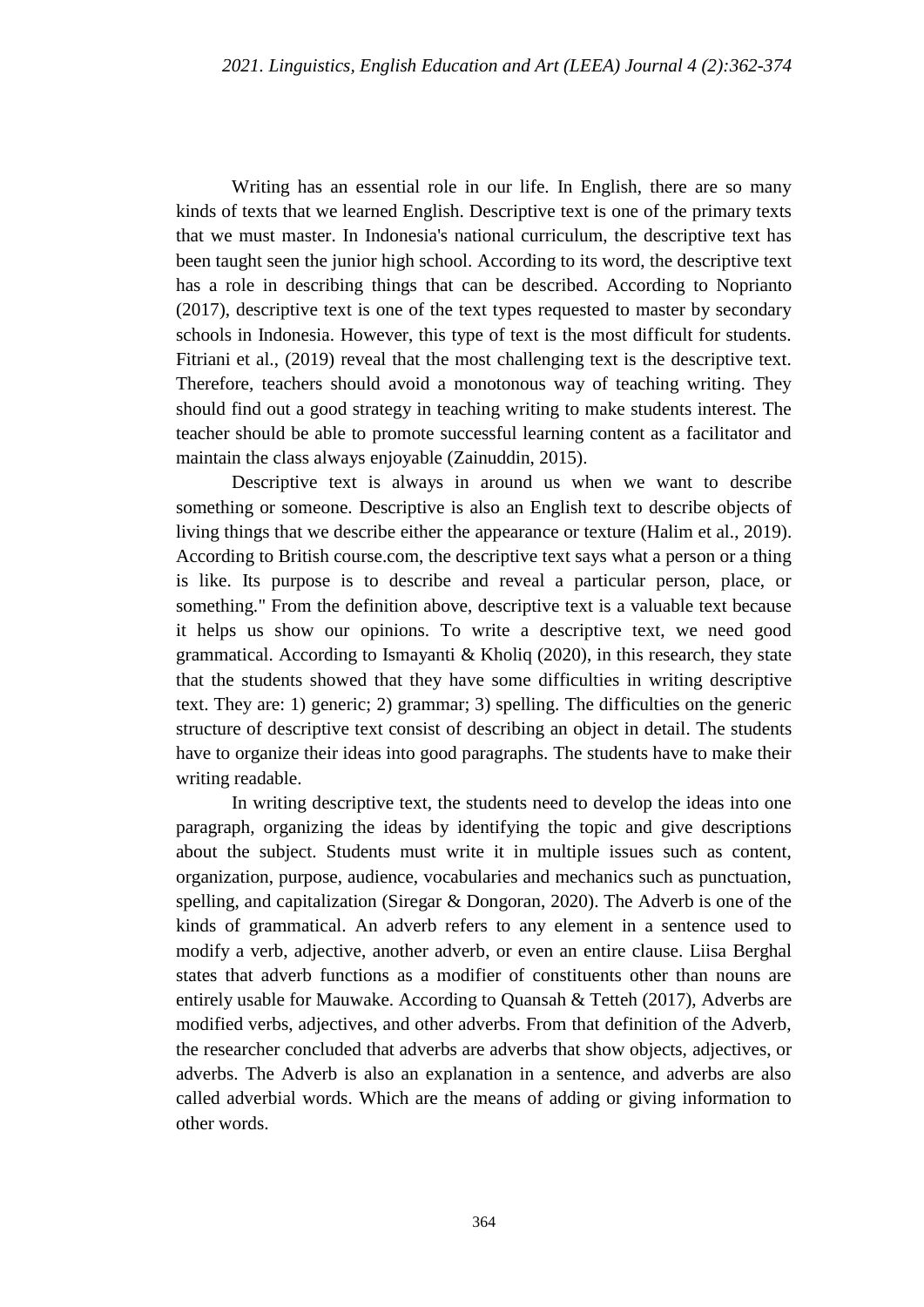In writing descriptive text, there are several parts that students must master before starting to write descriptive paragraphs, namely as follows: the social function of writing descriptive text can describe a particular person, place, thing, or animal. In writing descriptive text, the students need to develop the ideas into one paragraph, organize the thoughts by identifying the topic, and describe the case. Students must write it in multiple issues such as content, organization, purpose, audience vocabularies, and mechanics such as punctuation, spelling and capitalization (Siregar & Dongoran, 2020). From the statement above, the students must be mastering the grammatical rules include adverbs, punctuation, spelling, develop the ideas into one paragraph so that the students can write a good descriptive text.

In summary, the writer can conclude, by mastery adverbs, the students will be more able to write a descriptive text. The statements' writer also related to the previous research taken to determine the students' ability to write a descriptive text, for example, the study from Jayanti (2019). The writer states that, in general, descriptive means describe particular person, place, or thing details. The descriptive text should concentrate on action (verbs) and sensation (adverbs and adjectives). The writer also states that students need to understand grammar rules and punctuation in writing descriptive text to analyze adverbs in sound and correct language, especially writing. From the results of the paper done by students, the level of difficulty and the use of grammar and punctuation marks will be evaluated whether it is good and correct in analyzing the adverbs in the descriptive text.

### **RESEARCH METHOD**

#### **Techniques of Analysis Data**

This study will be used qualitative analysis. As the title of this proposal, the researcher presents the kind and the function of Adverb found from the students' writing on descriptive text. It means that this study's primary aim gives a detailed description of the kind and functions of adverbs in sentences. The analysis will show that adverbs may appear in different kinds and different functions in sentences.

The subject of the study is students at SMA Puteri Sion Medan. The object of the study is the students' ability to identify adverbs in writing descriptive text. The researchers will research SMA Puteri Sion Medan, located at Jl. Letjen Jamin Ginting km 9,5 No.160, Simpang Selayang, Kec. Medan Tuntungan, Kota Medan, Sumatera Utrara 20131. In the technique of data collection, researchers used observation, tests and interviews.

The researcher will go to school to make the observation. The researcher will gather several students and conduct tests and interviews. Previously, the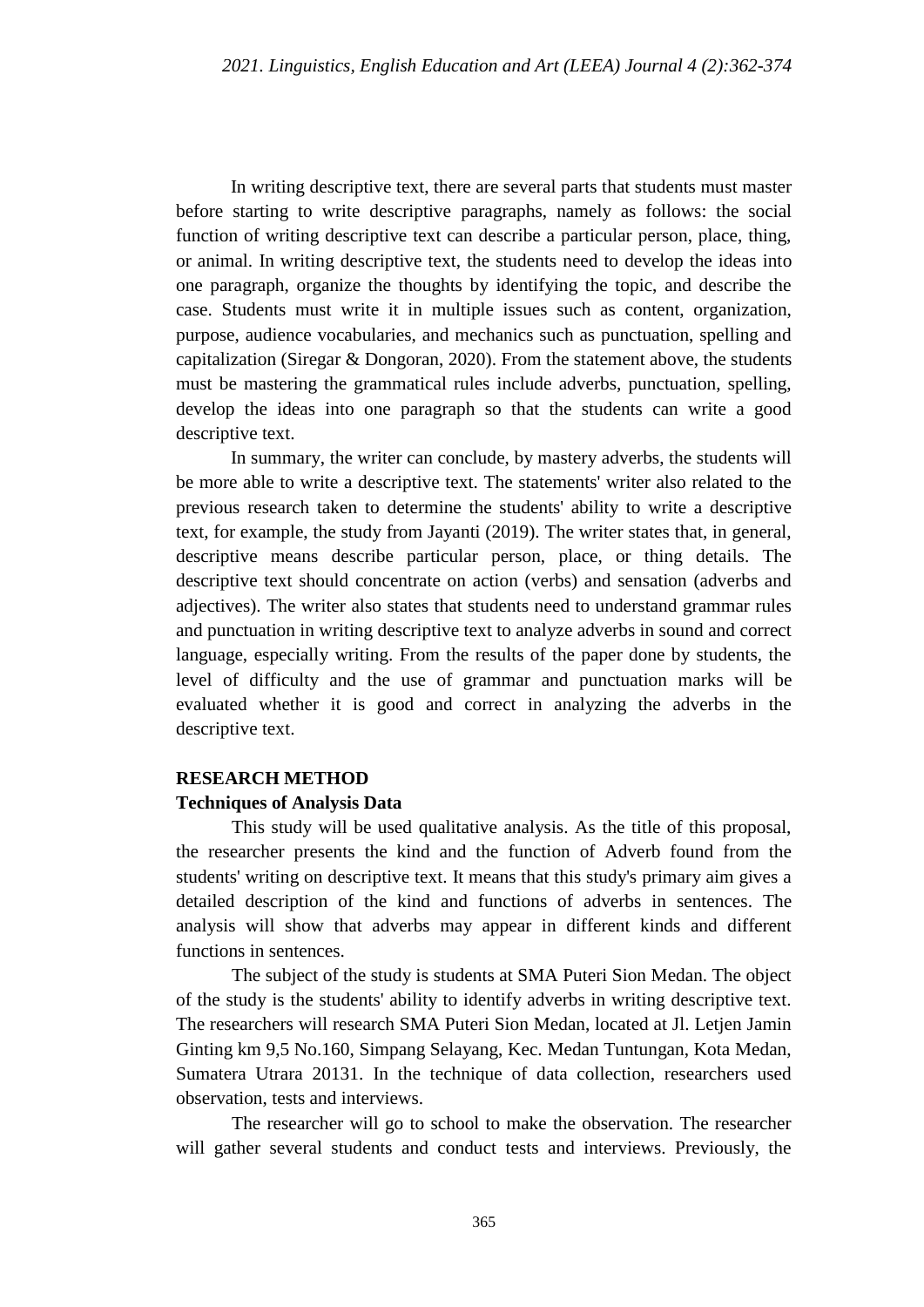researcher will provide a brief explanation of the Adverb. Like the test, the researcher will do the steps below: Ask the students to write a free discourse consist of adverb topic, Collect the answer from the students, Read the discourse clearly and underline the Adverb found, Write all adverbs found and identify them based on the kind and the function, Find out the Adverb which the most dominantly used. An interview will conduct after students complete the test. The researcher will ask students several questions about adverbs. Then the researcher will collect and analyze these answers into research data. This interview will help the researcher to find out students' abilities about adverbs.

In data analysis techniques, the data collected will be analyzed and interpreted using qualitative scores to get a summary. The data will be analyzed using the following table:

| No | Kinds of Adverbs    | <b>Numbers</b> | Percentage |
|----|---------------------|----------------|------------|
|    | Adverb of time      |                | %          |
|    | Adverb of place     |                | $\%$       |
|    | Adverb of frequency |                | $\%$       |
|    | Adverb of manner    |                | $\%$       |
|    | Adverb of degree    |                | $\%$       |
|    | Total               |                |            |

**Table 1.** The Number of Each Data

To find out the percentage of all adverbs found, the researchers use the formula below:

$$
P = \frac{F}{N} \times 100
$$

P is used for percentage, F is used for number and N is used for total items from the formula above.

#### **FINDING**

Based on the research that the researcher has already done. We found that the ability of the students to identify adverbs in writing descriptive text is still low. When the researcher asked the students to give an example of an adverb, only five students from thirty students can answer correctly. Their grades were still lowly. Because their ability is still low, the researcher tries to give a brief explanation about adverbs and the kinds of adverbs. After the concise clarification, the researcher asked the students back and they have a slight improvement. As the researcher knew, some students understand the adverbial words, but they don't know to identify kinds of an adverb.

In data collection, the researcher used descriptive writing test as the instrument data. The researcher asked every student in that class to write a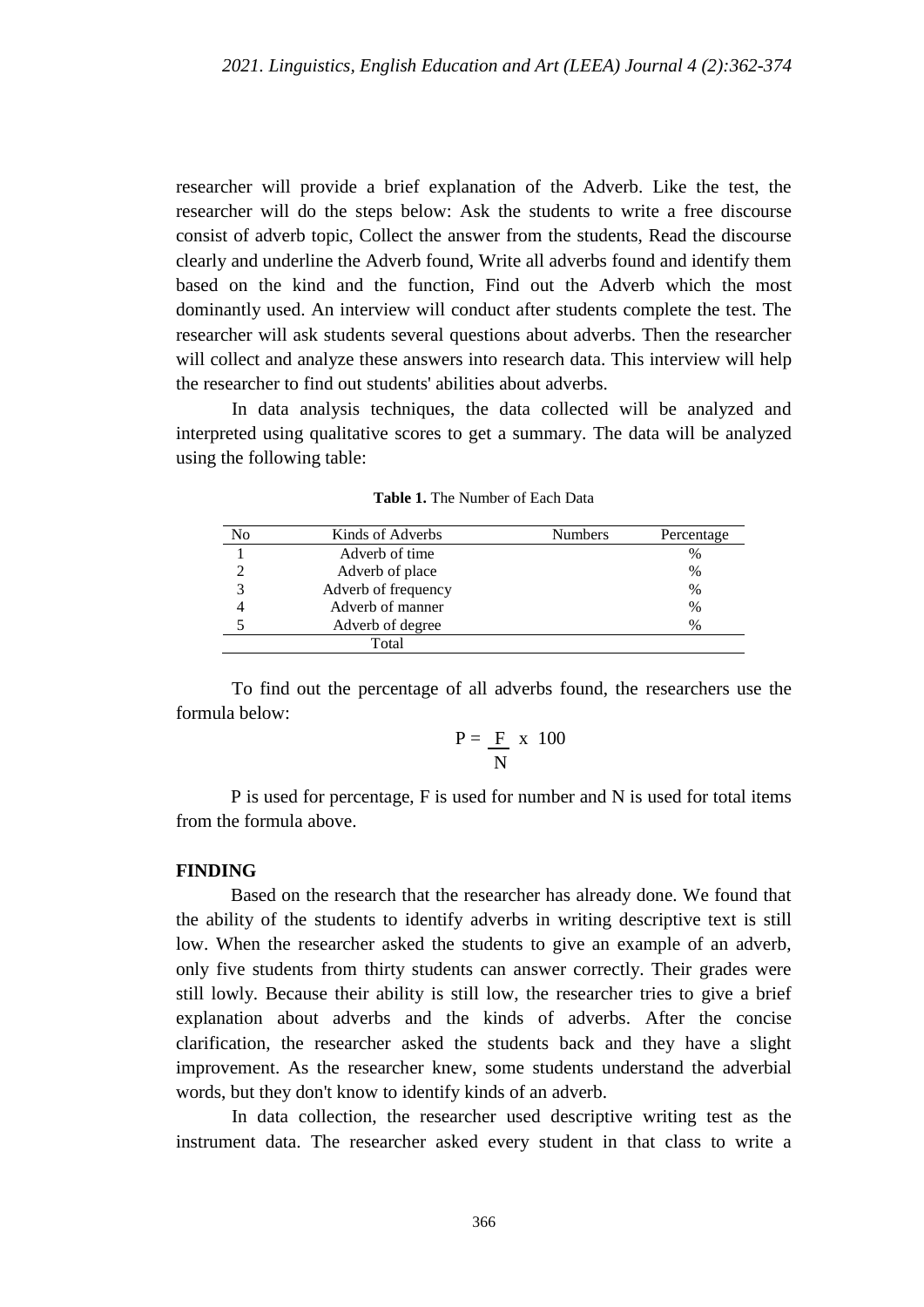descriptive text. The researcher also interviews the students about their ability to identify adverbs and to write a descriptive text. Thirty students joined in this research. After the researcher checked the students' descriptive text, the researcher can see that students still don't understand adverbs. The students focus only on using of Adverb of time and the Adverb of place. The students still low on using an adverb of manner, Adverb of degree, and frequency. Below are the tables of the qualification for the students' test.

| Score        | Category  |
|--------------|-----------|
| 90-100       | Excellent |
| 80-89        | Very Good |
| 70-79        | Good      |
| 60-69        | Enough    |
| 50-59        | Bad       |
| Less than 50 | Very Bad  |

**Table 2.** The Category Mastery of the Students

| No              | Name                    | Score/Value | Grade      |
|-----------------|-------------------------|-------------|------------|
| 1               | A.Pjtn                  | 62          | Enough     |
| $\overline{2}$  | PA.Gtg                  | 79          | Good       |
| 3               | P.Nnggln                | 65          | Enough     |
| $\overline{4}$  | F. Sr                   | 66          | Enough     |
| $\overline{5}$  | A.Trgn                  | 67          | Enough     |
| 6               | R.Srgr                  | 66          | Enough     |
| $\overline{7}$  | K.Angls                 | 65          | Enough     |
| 8               | M.Stnjk                 | 81          | Very Good  |
| 9               | J.Tarigan               | 67          | Enough     |
| 10              | D.Stp                   | 55          | Bad        |
| 11              | J.Smrgkr                | 66          | Enough     |
| $\overline{12}$ | A.Trgn                  | 62          | Enough     |
| 13              | S.Smjtk                 | 60          | Enough     |
| 14              | E.Strs                  | 76          | Good       |
| $\overline{15}$ | F.Sng                   | 78          | Good       |
| 16              | J.Stmpl                 | 58          | <b>Bad</b> |
| 17              | G.Hsbn                  | 85          | Very Good  |
| 18              | D.Sng                   | 86          | Very Good  |
| 19              | R.Dmnk                  | 87          | Very Good  |
| 20              | C.Fs.Dmnk               | 84          | Very Good  |
| 21              | N.Srgr                  | 66          | Enough     |
| 22              | W.Shn                   | 79          | Good       |
| 23              | P,Ds. Gtg               | 87          | Very Good  |
| 24              | Y, Brs                  | 65          | Enough     |
| 25              | L.Btbr                  | 85          | Very Good  |
| 26              | J.Smbrg                 | 65          | Enough     |
| 27              | N.Ftmh                  | 100         | Excellent  |
| 28              | Adz.F                   | 79          | Good       |
| 29              | M.Hsymn                 | 62          | Enough     |
| $\overline{30}$ | $\overline{D}$ . Shmbng | 78          | Good       |

#### **Table 3.** The Students' Result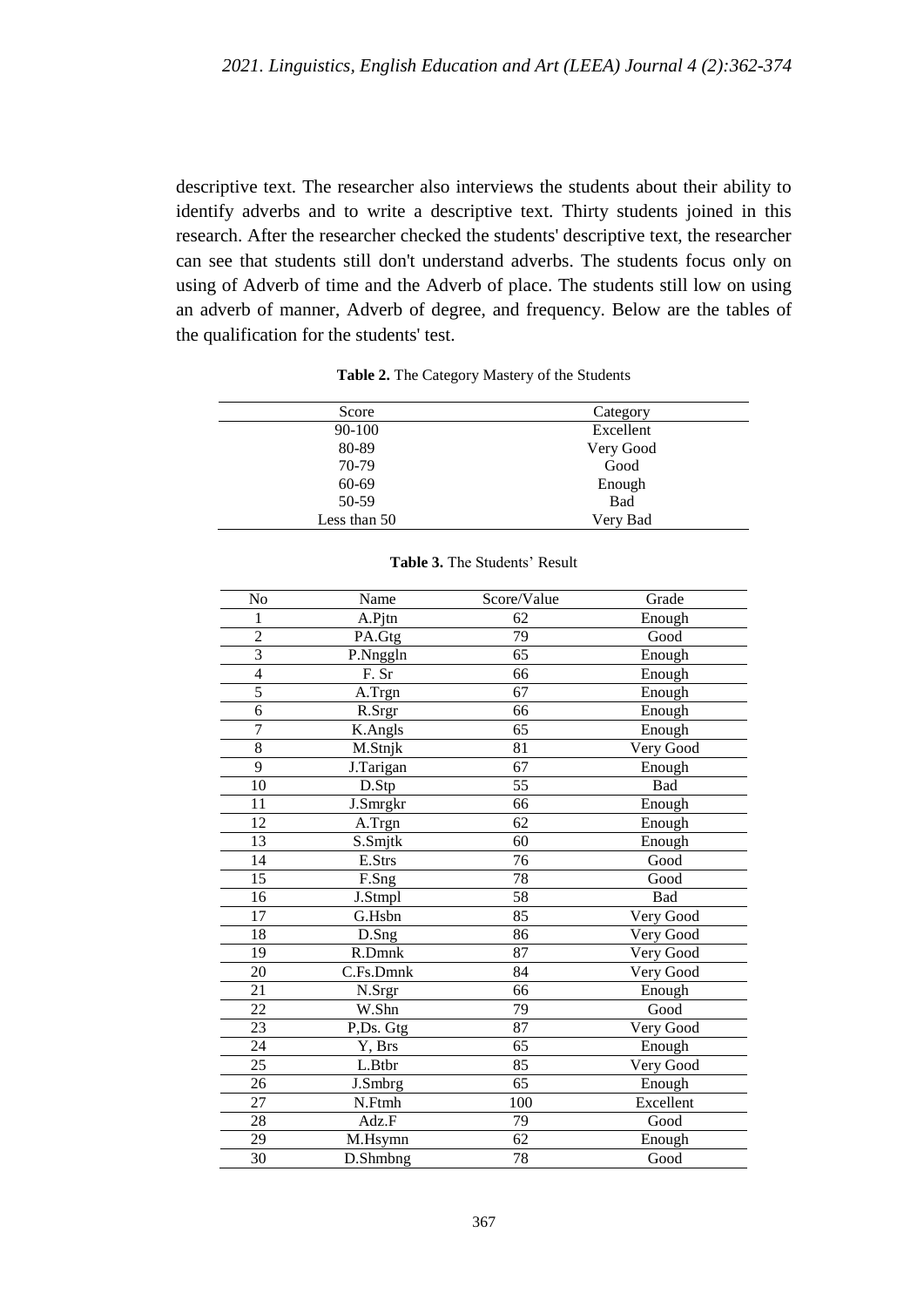| No | Category  | Frequency | Percentage (%) |
|----|-----------|-----------|----------------|
|    | Excellent |           | 3,33           |
|    | Very good |           | 23,33          |
|    | Good      |           | 20             |
|    | Enough    | 14        | 46,67          |
|    | Bad       |           | 6,67           |
|    |           | Total     | 100            |

**Table 4.** The Percentage of Using the Kinds of Adverbs

#### **The Students' Difficulties in Adverb Material and Descriptive Text**

After the students finish working on the tests that the author has made in the form of a descriptive text, the next writer conducted interviews with six students about the author's questions students about using adverb types in the descriptive text in Puteri Sion Senior High School, Medan. To find out what difficulties students have and understanding the use of adverb types affecting descriptive texts. To get data from the interview results, the writer asked the students several questions and recorded the interview results. The following are the results of the interview conversations between researchers and students:

### **Conversation 1**

| Researcher            |                | What do you think about English?                                                                   |
|-----------------------|----------------|----------------------------------------------------------------------------------------------------|
| Student 1             |                | I think English exciting                                                                           |
| Researcher            |                | What do you know about adverbs?                                                                    |
| Student 1             | $\ddot{\cdot}$ | I know Adverb is one of the parts English lesson                                                   |
| Researcher            | $\ddot{\cdot}$ | What do you know about descriptive text?                                                           |
| Student 1             |                | To describe something or someone                                                                   |
| Researcher            |                | What Adverb are used most often in the descriptive<br>text?                                        |
| Student 1             | $\ddot{\cdot}$ | Adverb of place and time                                                                           |
| Researcher            |                | What are the least used Adverb in the descriptive<br>text?                                         |
| Student 1             | $\ddot{\cdot}$ | I think it's an Adverb of manner                                                                   |
| Researcher            | $\ddot{\cdot}$ | How many kinds of Adverbs do you know?                                                             |
| Student 1             | $\ddot{\cdot}$ | I know five kinds of adverbs. But I know the most is<br>only 2. It is an Adverb of time and place. |
| <b>Conversation 2</b> |                |                                                                                                    |
| Researcher            | $\ddot{\cdot}$ | What do you think about English?                                                                   |
| Student 2             |                | English is one of the most complicated subjects in                                                 |

school Researcher : What do you know about adverbs?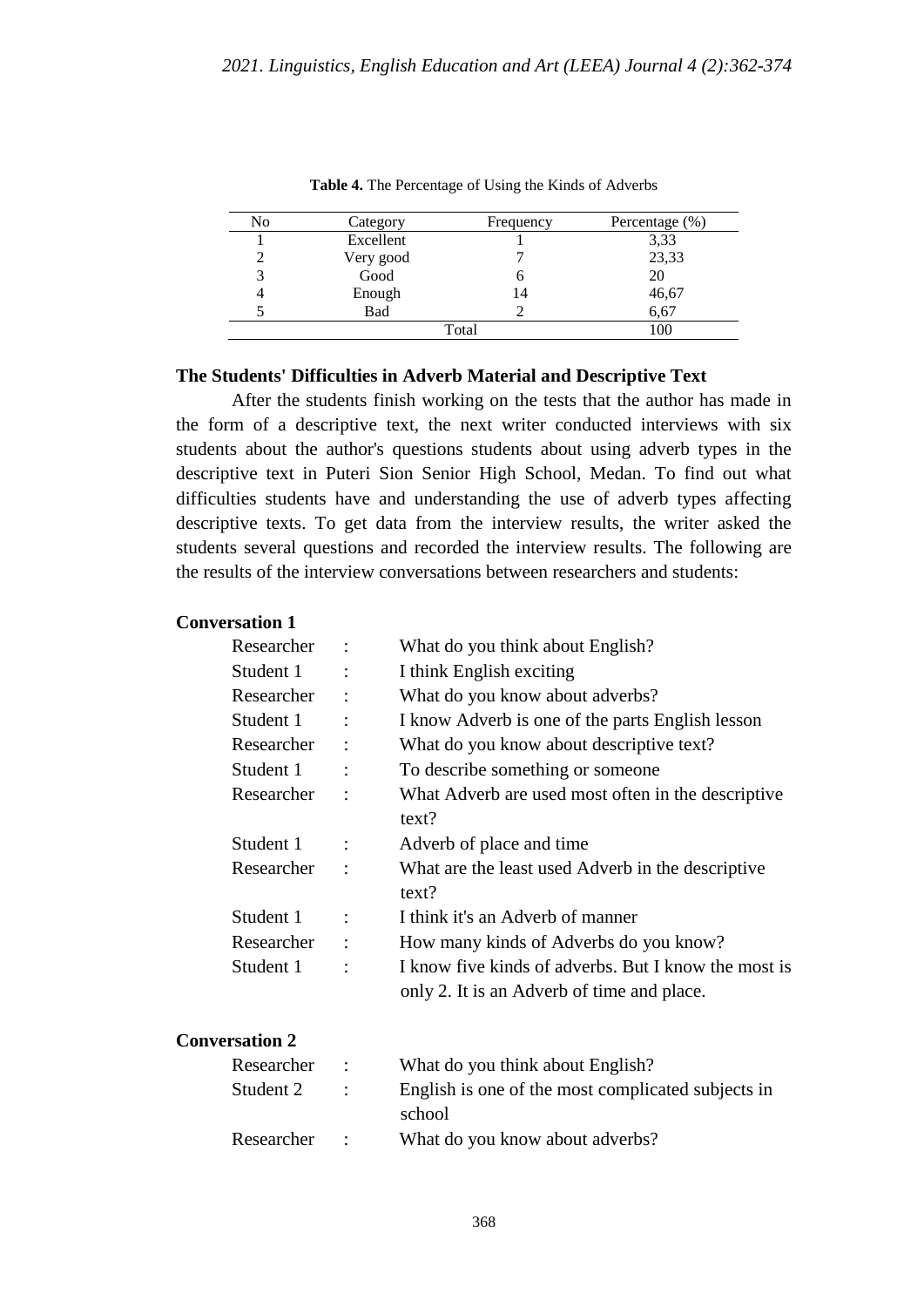| Student 2  |                      | I don't know adverbs. Because I don't like English |
|------------|----------------------|----------------------------------------------------|
|            |                      | subject                                            |
| Researcher | $\ddot{\cdot}$       | What do you know about descriptive text?           |
| Student 2  | $\ddot{\cdot}$       | To describe something                              |
| Researcher | $\ddot{\cdot}$       | What Adverb is used most often in the descriptive  |
|            |                      | text?                                              |
| Student 2  | $\ddot{\cdot}$       | I don't know.                                      |
| Researcher | $\ddot{\phantom{a}}$ | What are the least used Adverb in the descriptive  |
|            |                      | text?                                              |
| Student 2  | $\ddot{\cdot}$       | I don't know                                       |
| Researcher | ÷                    | How many kinds of Adverbs do you know?             |
| Student 2  | ٠                    | I don't know.                                      |

## **Conversation 3**

| Researcher |                      | What do you think about English?                    |
|------------|----------------------|-----------------------------------------------------|
| Student 3  |                      | English is one of my favorite subjects              |
| Researcher |                      | What do you know about adverbs?                     |
| Student 3  |                      | Adverb is a part of element in a sentence used to   |
|            |                      | modify a verb or adjective                          |
| Researcher | $\ddot{\phantom{a}}$ | What do you know about descriptive text?            |
| Student 3  |                      | Descriptive text is a text which says what a person |
|            |                      | or a thing is like.                                 |
| Researcher | $\ddot{\cdot}$       | What Adverb is used most often in the descriptive   |
|            |                      | text?                                               |
| Student 3  | $\ddot{\cdot}$       | Maybe the most used is Adverb of time, frequency    |
|            |                      | and place                                           |
| Researcher |                      | What are the least used Adverb in the descriptive   |
|            |                      | text?                                               |
| Student 3  |                      | I think it is Adverb of degree                      |
| Researcher |                      | How many kinds of Adverbs do you know?              |
| Student 3  |                      | I only know five kinds of adverbs.                  |

## **Conversation 4**

| Researcher | $\ddot{\phantom{1}}$ | What do you think about English?                    |
|------------|----------------------|-----------------------------------------------------|
| Student 4  | $\mathbf{L}$         | As I know, English is the essential language in the |
|            |                      | world. But it is tough to learn.                    |
| Researcher | $\mathbb{R}^2$       | What do you know about adverbs?                     |
| Student 4  | $\mathbf{r}$         | Adverb is a topic in English subject                |
| Researcher | $\cdot$ :            | What do you know about descriptive text?            |
| Student 4  | $\cdot$ :            | To tell about the past story                        |
|            |                      |                                                     |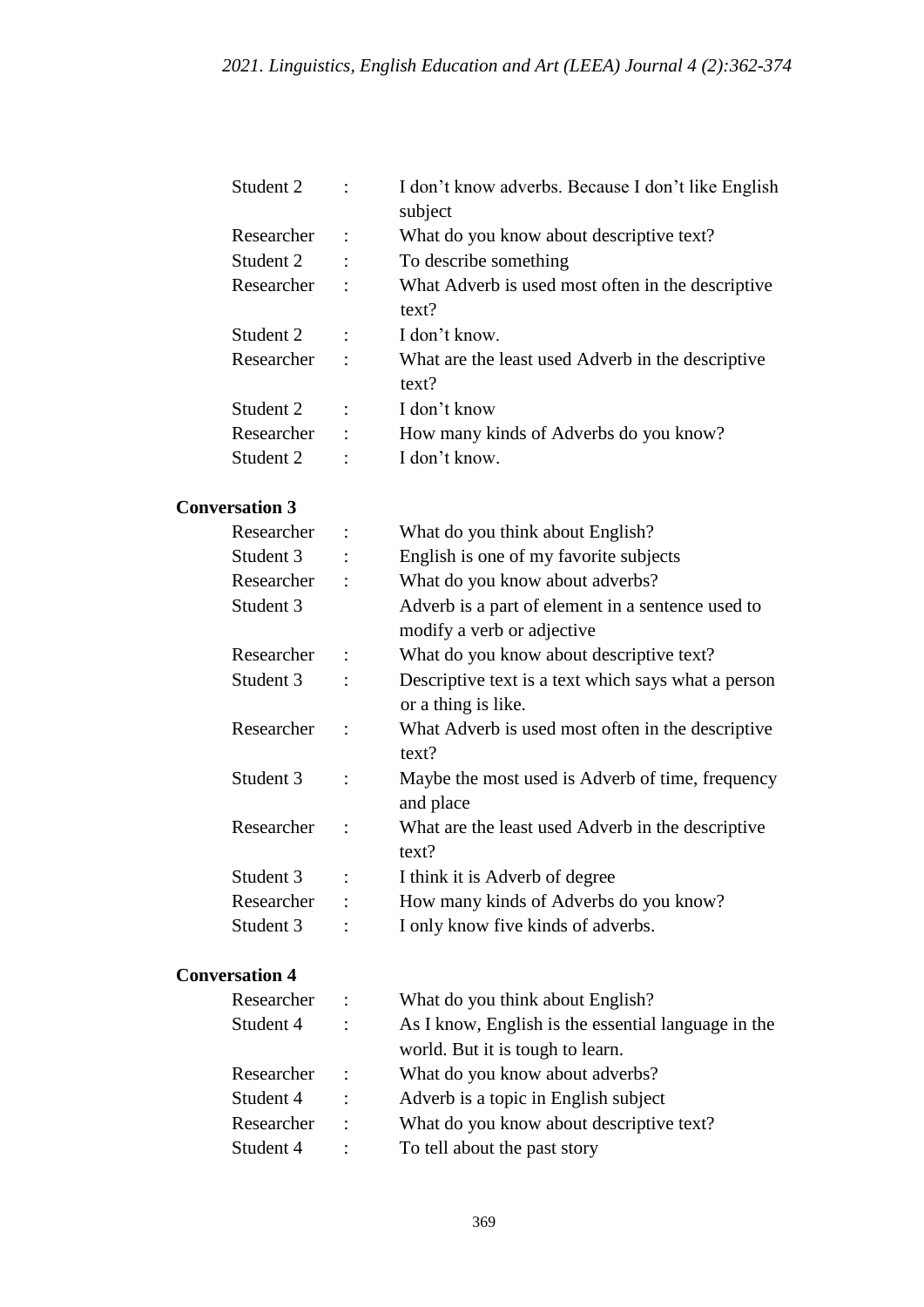| Researcher            |                      | What Adverb is used most often in the descriptive<br>text? |
|-----------------------|----------------------|------------------------------------------------------------|
| Student 4             | $\ddot{\phantom{a}}$ | Adverb of Time                                             |
| Researcher            | $\ddot{\phantom{a}}$ | What are the least used Adverb in the descriptive<br>text? |
| Student 4             | ÷                    | I don't know                                               |
| Researcher            | $\ddot{\cdot}$       | How many kinds of Adverbs do you know?                     |
| Student 4             | $\ddot{\cdot}$       | Only one. It is an Adverb of time.                         |
| <b>Conversation 5</b> |                      |                                                            |
| Researcher            |                      | What do you think about English?                           |

| Student    | English is bad                                    |
|------------|---------------------------------------------------|
| Researcher | What do you know about adverbs?                   |
| Student 5  | Adverb of place                                   |
| Researcher | What do you know about descriptive text?          |
| Student 5  | Describing                                        |
| Researcher | What Adverb is used most often in the descriptive |
|            | text?                                             |
| Student 5  | Adverb of place                                   |
| Researcher | What are the least used Adverb in the descriptive |
|            | text?                                             |
| Student 5  | I don't know                                      |
| Researcher | How many kinds of Adverbs do you know?            |
| Student 5  | I only know the Adverb of place.                  |

## **Conversation 6**

| Researcher |   | What do you think about English?                  |
|------------|---|---------------------------------------------------|
| Student 6  | ٠ | English is a famous language                      |
| Researcher |   | What do you know about adverbs?                   |
| Student 6  |   | I just know the name. But I don't understand      |
|            |   | about it.                                         |
| Researcher |   | What do you know about descriptive text?          |
| Student 6  |   | A text to describe something                      |
| Researcher |   | What Adverb is used most often in the descriptive |
|            |   | text?                                             |
| Student 6  |   | Adverb of time and place                          |
| Researcher |   | What are the least used Adverb in the descriptive |
|            |   | text?                                             |
| Student 6  |   | I don't know                                      |
| Researcher |   | How many kinds of Adverbs do you know?            |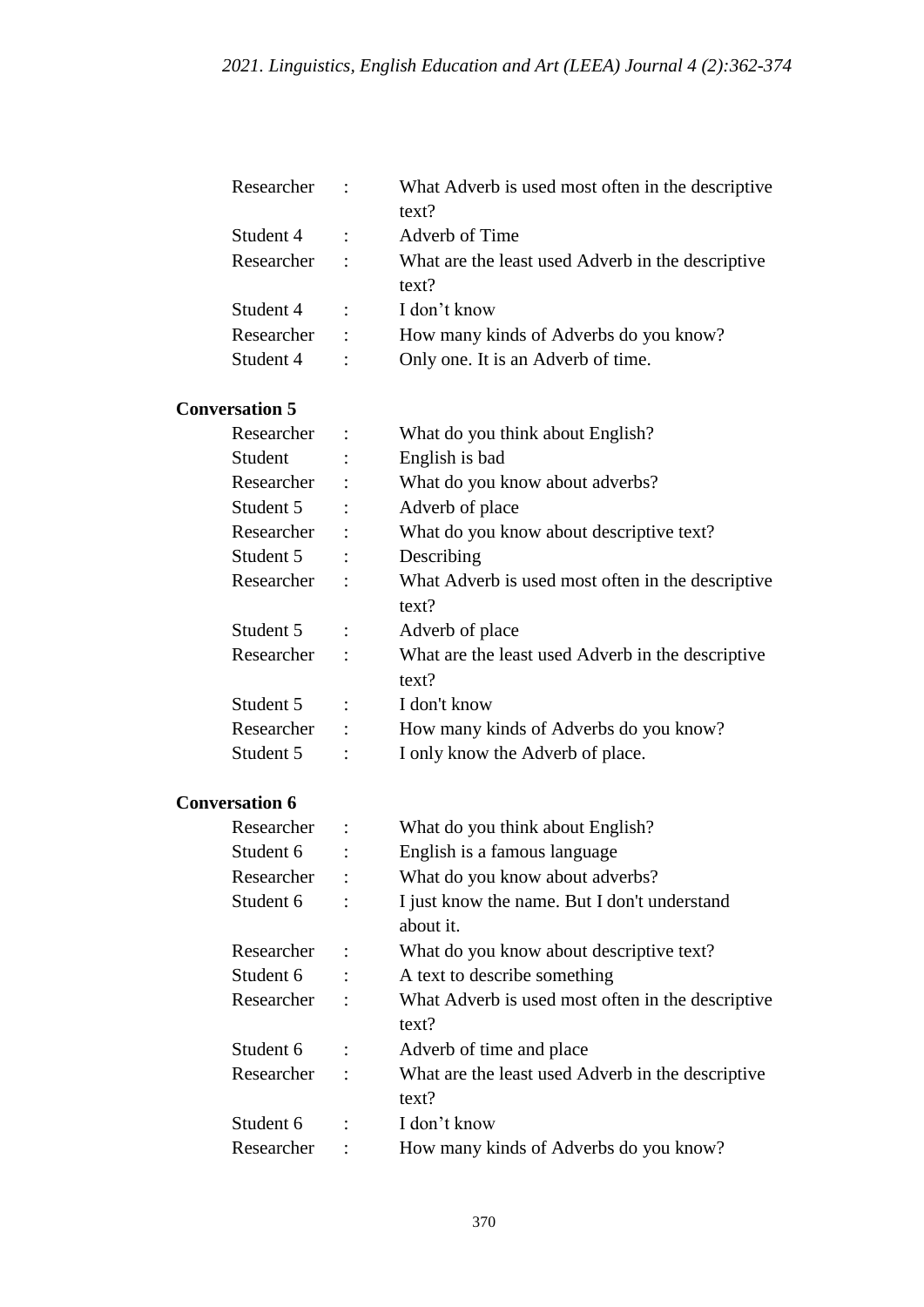| Student 6 | <b>Contract Contract</b> | I know 3, Adverb of time, place and manner. But I |
|-----------|--------------------------|---------------------------------------------------|
|           |                          | don't understand about the Adverb of manner. I    |
|           |                          | just know the name.                               |

After interviewing the students, the researcher can conclude that the SMA Puteri Sion Medan students still need a lot of practice and explanation about identifying adverbs in writing descriptive text.

### **Data Analysis**

Following are the results of data analysis and the percentage of students that the author will explain. Students who get the excellent category are at number 27 with the use of this formula to produce 3.33% percentage of the data, students who get the outstanding category are in numbers 8,17,18,19,20,23 and 25. and after applying the result of formula, the percentage data obtained is 23.33%, while students who get the good category are at the number 2,14,15,22,28,20. After using the procedure, the percentage data is obtained as much as 20%. Whereas students who got the good type were in numbers 1,3,7,9,11,12,13, 21,24,26 and 29 and after applying the data formula, the percentage was 46.67% and students who got the lousy category were the numbers 10 and 16 after using the recipe for a percentage yield of 6.67%.

| N <sub>0</sub> | Category  | Score        | Frequency | Percentage $(\%)$ |
|----------------|-----------|--------------|-----------|-------------------|
|                | Excellent | 90-100       |           | 3.33              |
| 2              | Very good | 80-89        |           | 23,33             |
| 3              | Good      | 70-79        | O         | 20                |
| 4              | Enough    | 60-69        | 14        | 46,67             |
|                | Bad       | 50-59        |           | 6,67              |
| 6              | Very bad  | Less than 50 |           |                   |
| Total          |           |              | 30        | 100               |

**Tabel 5.** The Final Result of the Students

#### **DISCUSSION**

After the research was done, the first question is "How is students' ability to identify adverbs in the descriptive text? To answer this question, the researcher already analyzes the data and make it into some tables. And from the data above, 30 students passed the test, where one student is included in the excellent category (3.33%), seven students are in the "Very good" category (23.33%), six students are in a "Good" category (20%), 14 students are included in the I enough category (46.67%) and two students are in "Bad" category (6.67%). So it can be concluded that SMA Puteri Sion Medan students are still in the "Enough" category in using adverbs in descriptive text. The researcher also found the most of the students in this school mainly using Adverb of time and place. The researcher found that the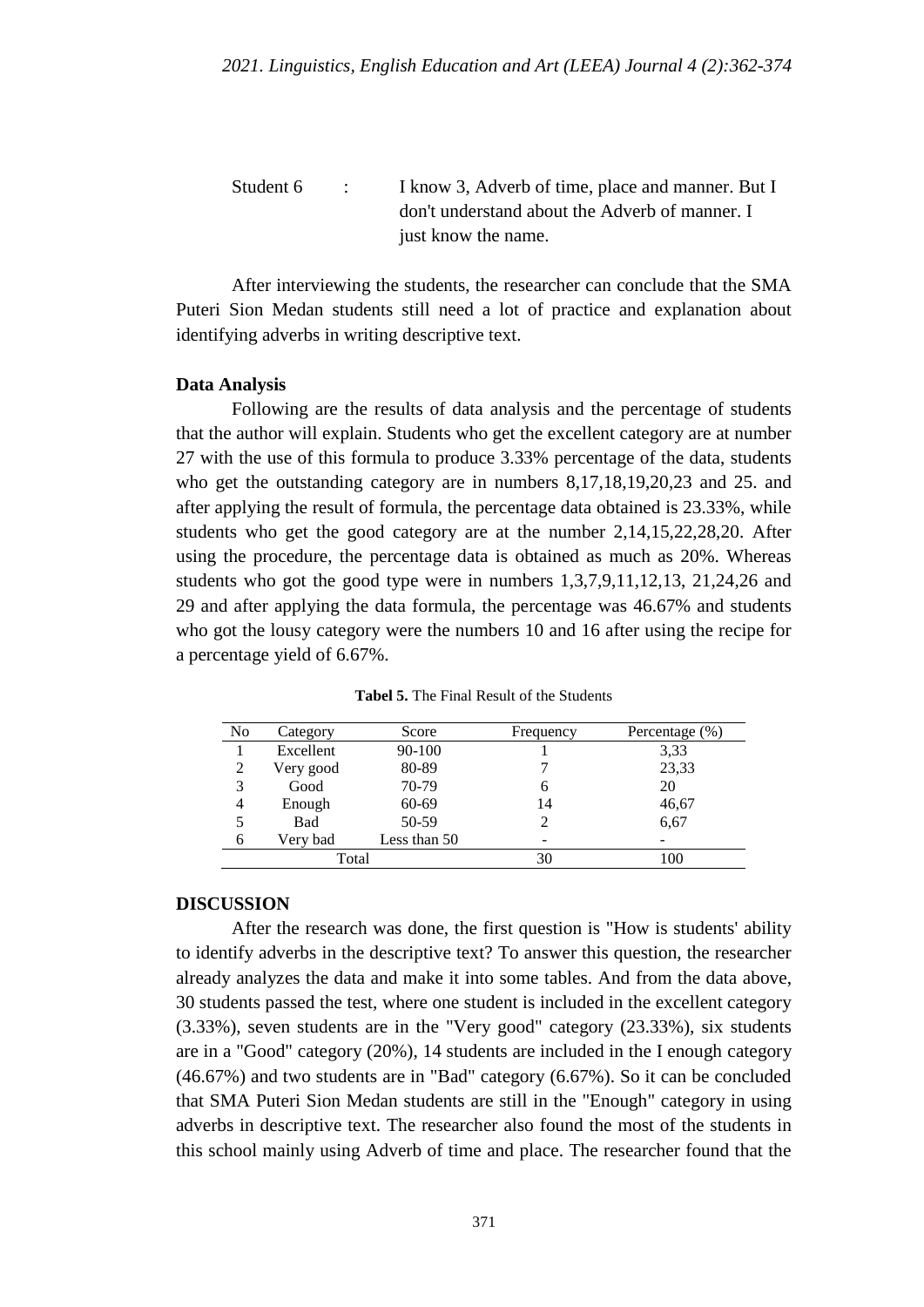students seldom using other kinds of adverbs, especially on using Adverb of frequency.

The researcher found that almost all students use frequency words, making students less understanding of these types of comments so that the student's ability to identify frequency words is in the sufficient category. The result is also in line with Riani (2017) findings that the power of first-year students at SMA N 7 Padang in using frequency adverbs in the simple present tense is moderate.

Moreover, Halim et al., (2020) found the results show that students' ability in using adverb clauses of time is categorized as generally where 50% of the students can use adverb clauses of time correctly. Specifically, students' knowledge in using adverb clauses of time refers to past time being categorized well with 74%. In comparison, students' ability in using adverb clauses of time refers to the present time is classified low since only 50% of students answered correctly. Thus, the percentage of students' ability to use adverb clauses of time, which refers to a future time, is categorized low because only 47% of students can answer the test correctly. From this research, the researcher can conclude that students have a good ability in understanding Adverb of time. It is the same for the students at SMA Puteri Sion Medan.

Based on the results from the previous research above, the researcher can conclude that there were still many students who had difficulty identifying Adverb, mainly Adverb of frequency. So students need to find out more information about adverbs to write the descriptive text correctly and adequately. According to Husain & Adam (2020), there are several efforts that teachers can do in learning activities for slow learners, including (a) presentation of learning in a concrete and actual manner; (b) the use of various media and methods that prioritize audio and visual concepts; (c) provide remedial learning and repetition of each material; (d) provide counseling services; (e) provide motivation; (f) individual approach; (g) flexible curriculum.

### **CONCLUSION**

The ability of the students of SMA Puteri Sion Medan to write descriptive texts using the type of Adverb is in the sufficient category. Students make descriptive text essays using adverbs, after which the researcher also conducts interviews with students by giving several questions about these adverbs. Puteri Sion Medan high school students mostly understand the types of adverbs of time and place. Meanwhile, other descriptive words are still poorly understood because they are less often used in writing descriptive texts.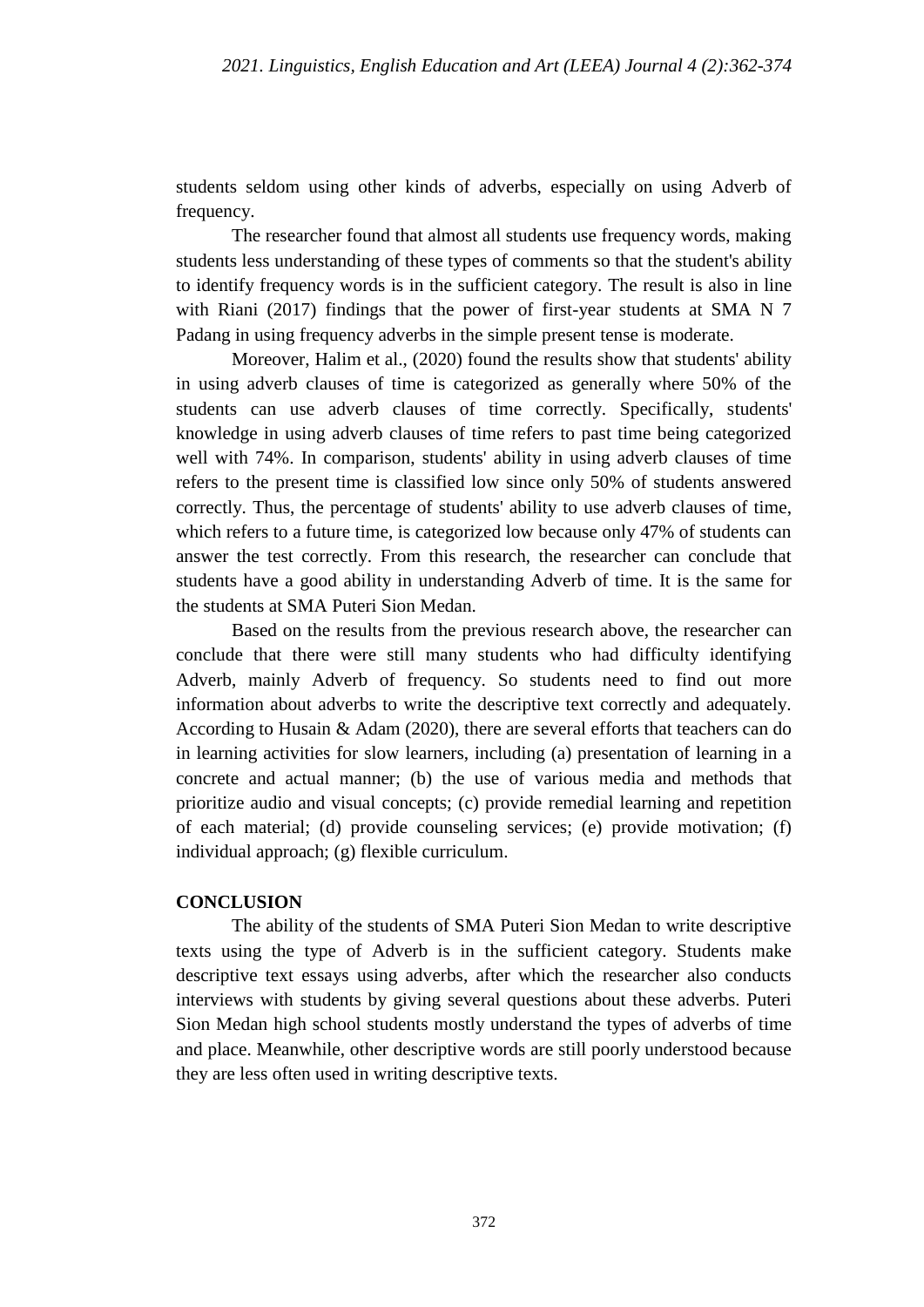#### **REFERENCES**

- Anggraini, P., & Kusniarti, T. (2017). Character and Local Wisdom-Based Instructional Model of Bahasa Indonesia in Vocational High Schools. *Journal of Education and Practice*, *8*(5), 23–29. https://www.iiste.org/Journals/index.php/JEP/article/view/35461/36479
- Dewi, C., Yanto, D. T. P., & Hastuti, H. (2020). The Development of Power Electronics Training Kits for Electrical Engineering Students: a Validity Test Analysis. *Jurnal Pendidikan Teknologi Kejuruan*, *3*(2), 114–120. https://doi.org/10.24036/jptk.v3i2.9423
- Fitriani, F., Nur, R. H., Bustamin, B., Ali, S. M., & Nurisman, N. (2019). Improving Students' Descriptive Text Writing by Using Writing in the Here and Now Strategy at the Tenth Grade Students of Vocational High School. *International Journal for Educational and Vocational Studies*, *1*(6), 632–636. https://doi.org/10.29103/ijevs.v1i6.1802
- Halim, A., Wahyuni, A., Malvina, & Yani, E. (2020). The Impact of the Use of the Internet on the Learning Outcomes in Physics for High School Student. *Journal of Physics: Conference Series*, *1521*(2), 1-7. https://doi.org/10.1088/1742-6596/1521/2/022060
- Halim, I. A., Hartati, A., & Lestari, Z. W. (2019). The Use of Portfolio Assessment of Writing Skill in Descriptive Text. *JALL (Journal of Applied Linguistics and Literacy)*, *3*(2), 75-85. https://doi.org/10.25157/jall.v3i2.2420
- Husain, B., & Adam, S. S. (2020). Implementation of Doodling Technique in Teaching Writing to the Slow Learners. *Advances in Social Science, Education and Humanities Research, 397(Icliqe 2019),* 1353–1360. https://doi.org/10.2991/assehr.k.200129.165
- Ismayanti, E., & Kholiq, A. (2020). An Analysis of Students' Ability and Difficulties in Writing Descriptive Text. *Jurnal JOEPALLT (Journal of English Pedagogy, Linguistics, Literature, and Teaching)*, *7*(1), 10–20. https://doi.org/https://doi.org/10.30736/ej.v7i1.260
- Noprianto, E. (2017). Student's Descriptive Text Writing in SFL Perspectives. *Indonesian Journal of English Language Teaching and Applied Linguistics*, *2*(1), 65–81. https://ijeltal.org/index.php/ijeltal/article/view/53
- Quansah, C., & Tetteh, U. S. (2017). An Analysis of the Use of Adverbs and Adverbial Clauses in the Sentences of Junior High School Pupils in the Ashanti Region of Ghana. *British Journal of English Linguistics, 5*(1), 44– 57. https://doi.org/10.29103/ijevs.v1i6.1802
- Riani, N. (2017). An Analysis of the Students' Ability in Using Adverb of Frequency in Simple Present Tense: a Study on the First Year Students of SMA N 7 Padang in Academic Year 2009/2010. *Nur El-Islam*, *4*(2), 166- 187. https://www.neliti.com/publications/226436/an-analysis-of-thestudents-ability-in-using-adverb-of-frequency-in-simple-prese
- Siregar, S. R., & Dongoran, N. (2020). Students' Ability in Writing Descriptive Text. *English Education: English Journal for Teaching and Learning*, *8*(1), 88–90. https://doi.org/10.24952/ee.v8i01.2683
- Supiani, S. (2017). Teaching Writing Skill Through Collaborative Writing